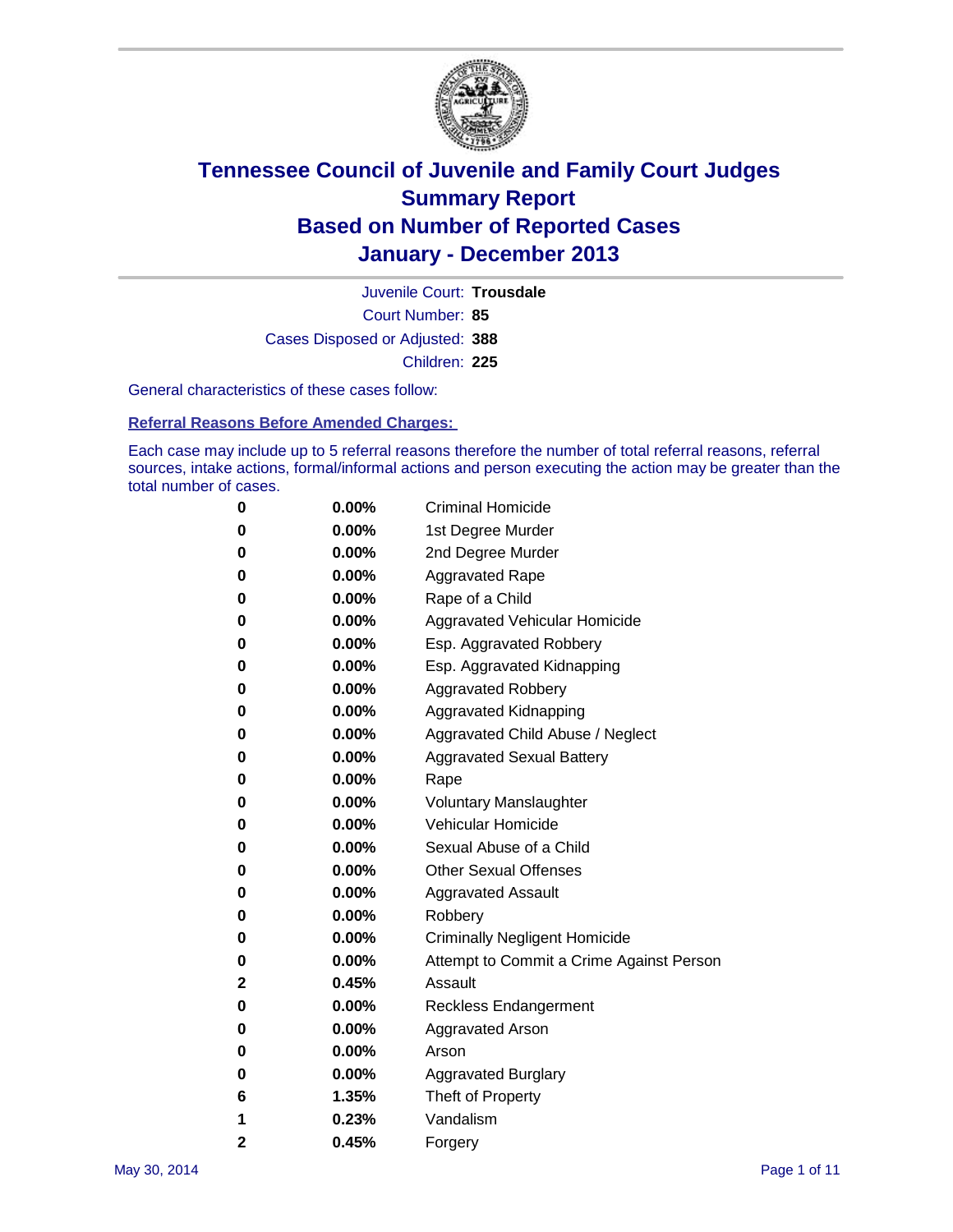

Court Number: **85** Juvenile Court: **Trousdale** Cases Disposed or Adjusted: **388** Children: **225**

#### **Referral Reasons Before Amended Charges:**

Each case may include up to 5 referral reasons therefore the number of total referral reasons, referral sources, intake actions, formal/informal actions and person executing the action may be greater than the total number of cases.

| 1  | 0.23%  | <b>Worthless Checks</b>                                     |  |  |  |
|----|--------|-------------------------------------------------------------|--|--|--|
| 0  | 0.00%  | Illegal Possession / Fraudulent Use of Credit / Debit Cards |  |  |  |
| 1  | 0.23%  | <b>Burglary</b>                                             |  |  |  |
| 0  | 0.00%  | Unauthorized Use of a Vehicle                               |  |  |  |
| 0  | 0.00%  | <b>Cruelty to Animals</b>                                   |  |  |  |
| 0  | 0.00%  | Sale of Controlled Substances                               |  |  |  |
| 4  | 0.90%  | <b>Other Drug Offenses</b>                                  |  |  |  |
| 0  | 0.00%  | <b>Possession of Controlled Substances</b>                  |  |  |  |
| 0  | 0.00%  | <b>Criminal Attempt</b>                                     |  |  |  |
| 0  | 0.00%  | Carrying Weapons on School Property                         |  |  |  |
| 1  | 0.23%  | Unlawful Carrying / Possession of a Weapon                  |  |  |  |
| 0  | 0.00%  | <b>Evading Arrest</b>                                       |  |  |  |
| 0  | 0.00%  | Escape                                                      |  |  |  |
| 1  | 0.23%  | Driving Under Influence (DUI)                               |  |  |  |
| 15 | 3.38%  | Possession / Consumption of Alcohol                         |  |  |  |
| 0  | 0.00%  | Resisting Stop, Frisk, Halt, Arrest or Search               |  |  |  |
| 0  | 0.00%  | <b>Aggravated Criminal Trespass</b>                         |  |  |  |
| 0  | 0.00%  | Harassment                                                  |  |  |  |
| 0  | 0.00%  | Failure to Appear                                           |  |  |  |
| 1  | 0.23%  | Filing a False Police Report                                |  |  |  |
| 0  | 0.00%  | Criminal Impersonation                                      |  |  |  |
| 0  | 0.00%  | <b>Disorderly Conduct</b>                                   |  |  |  |
| 1  | 0.23%  | <b>Criminal Trespass</b>                                    |  |  |  |
| 0  | 0.00%  | Public Intoxication                                         |  |  |  |
| 0  | 0.00%  | Gambling                                                    |  |  |  |
| 94 | 21.17% | <b>Traffic</b>                                              |  |  |  |
| 0  | 0.00%  | <b>Local Ordinances</b>                                     |  |  |  |
| 0  | 0.00%  | Violation of Wildlife Regulations                           |  |  |  |
| 6  | 1.35%  | Contempt of Court                                           |  |  |  |
| 1  | 0.23%  | Violation of Probation                                      |  |  |  |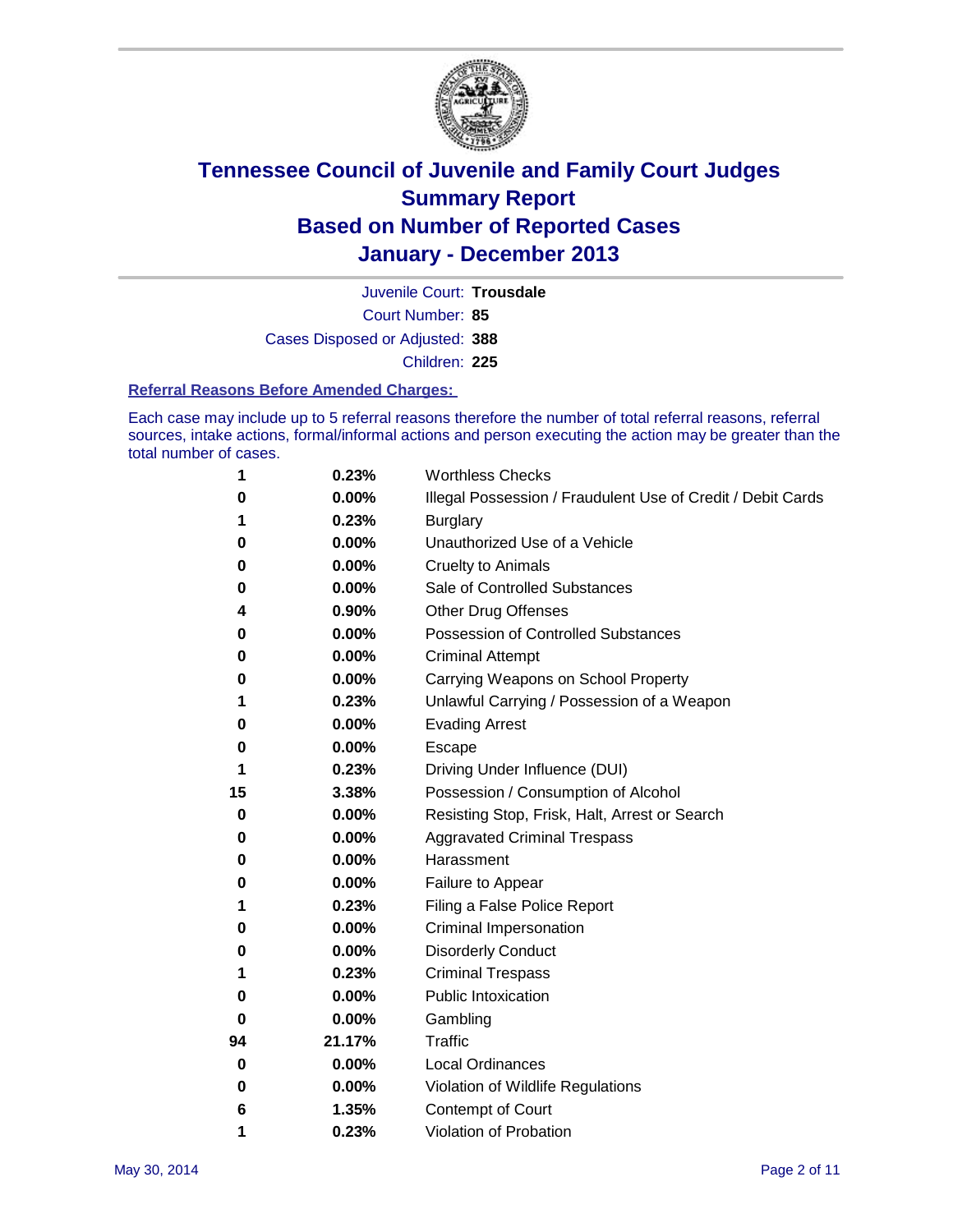

Court Number: **85** Juvenile Court: **Trousdale** Cases Disposed or Adjusted: **388** Children: **225**

#### **Referral Reasons Before Amended Charges:**

Each case may include up to 5 referral reasons therefore the number of total referral reasons, referral sources, intake actions, formal/informal actions and person executing the action may be greater than the total number of cases.

| 444          | 100.00%        | <b>Total Referrals</b>                 |
|--------------|----------------|----------------------------------------|
| 12           | 2.70%          | Other                                  |
| $\mathbf{2}$ | 0.45%          | <b>Consent to Marry</b>                |
| $\bf{0}$     | 0.00%          | <b>Request for Medical Treatment</b>   |
| 24           | 5.41%          | <b>Child Support</b>                   |
| 3            | 0.68%          | Paternity / Legitimation               |
| 0            | 0.00%          | Visitation                             |
| 9            | 2.03%          | Custody                                |
| 0            | $0.00\%$       | <b>Foster Care Review</b>              |
| $\bf{0}$     | $0.00\%$       | <b>Administrative Review</b>           |
| 192          | 43.24%         | <b>Judicial Review</b>                 |
| $\bf{0}$     | 0.00%          | Violation of Informal Adjustment       |
| 0            | 0.00%          | <b>Violation of Pretrial Diversion</b> |
| 0            | $0.00\%$       | <b>Termination of Parental Rights</b>  |
| 11           | 2.48%          | Dependency / Neglect                   |
| 0            | $0.00\%$       | <b>Physically Abused Child</b>         |
| $\bf{0}$     | $0.00\%$       | Sexually Abused Child                  |
| 0            | 0.00%          | Violation of Curfew                    |
| $\mathbf{2}$ | 0.45%          | Violation of a Valid Court Order       |
| 10           | 2.25%          | Possession of Tobacco Products         |
| $\bf{0}$     | $0.00\%$       | Out-of-State Runaway                   |
| 5            | 1.13%          | In-State Runaway                       |
| 5<br>32      | 1.13%<br>7.21% | <b>Unruly Behavior</b><br>Truancy      |
|              |                |                                        |
| 0            | 0.00%          | Violation of Aftercare                 |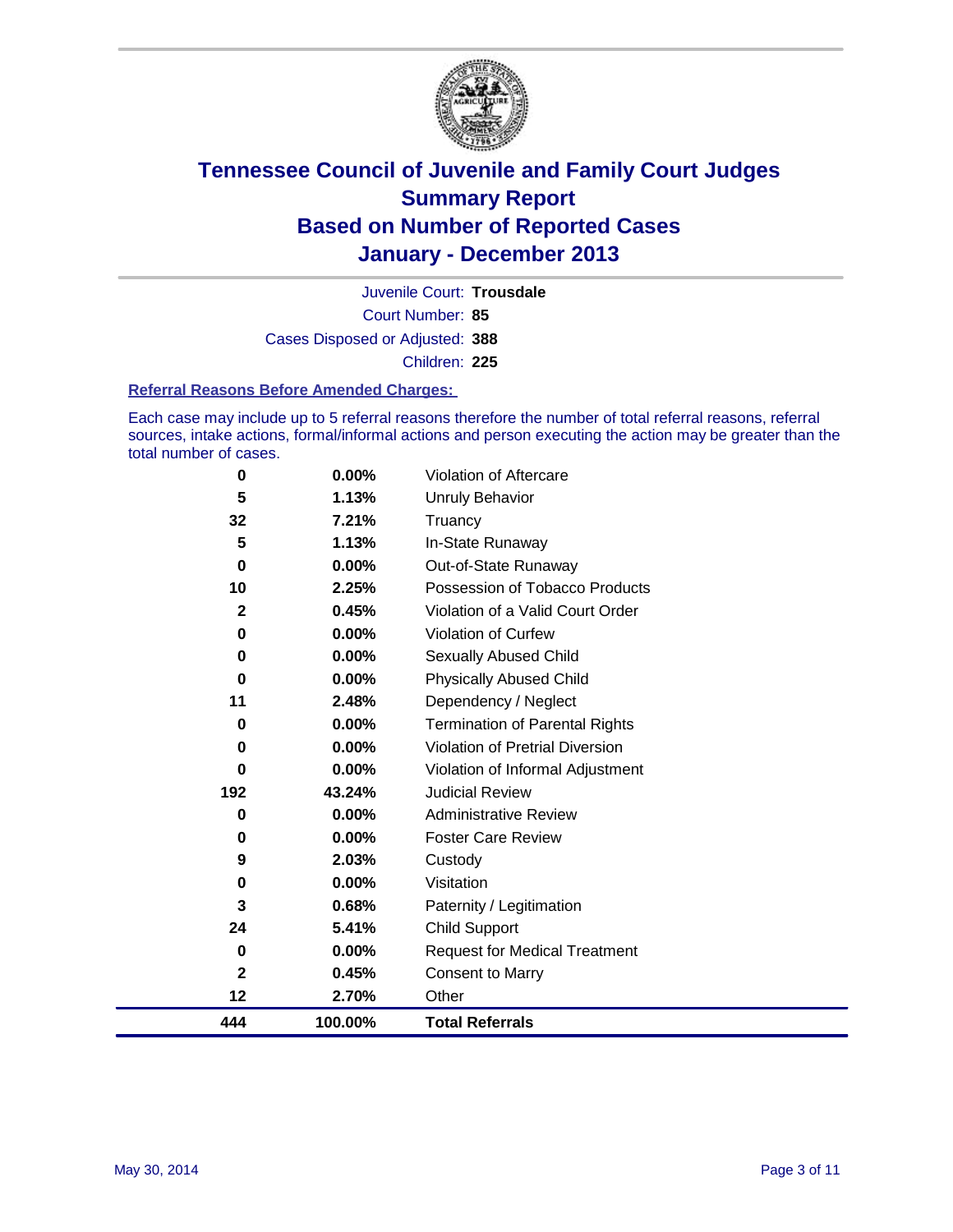

| Juvenile Court: Trousdale  |                                 |                                   |  |  |  |  |
|----------------------------|---------------------------------|-----------------------------------|--|--|--|--|
| Court Number: 85           |                                 |                                   |  |  |  |  |
|                            | Cases Disposed or Adjusted: 388 |                                   |  |  |  |  |
|                            | Children: 225                   |                                   |  |  |  |  |
| <b>Referral Sources: 1</b> |                                 |                                   |  |  |  |  |
| 137                        | 30.86%                          | Law Enforcement                   |  |  |  |  |
| 13                         | 2.93%                           | Parents                           |  |  |  |  |
| 6                          | 1.35%                           | <b>Relatives</b>                  |  |  |  |  |
| 0                          | $0.00\%$                        | Self                              |  |  |  |  |
| 32                         | 7.21%                           | School                            |  |  |  |  |
| 0                          | 0.00%                           | <b>CSA</b>                        |  |  |  |  |
| 46                         | 10.36%                          | <b>DCS</b>                        |  |  |  |  |
| 1                          | 0.23%                           | <b>Other State Department</b>     |  |  |  |  |
| 39                         | 8.78%                           | <b>District Attorney's Office</b> |  |  |  |  |
| 155                        | 34.91%                          | <b>Court Staff</b>                |  |  |  |  |
| 0                          | $0.00\%$                        | Social Agency                     |  |  |  |  |
| 0                          | 0.00%                           | <b>Other Court</b>                |  |  |  |  |
| 5                          | 1.13%                           | Victim                            |  |  |  |  |
| $\mathbf{2}$               | 0.45%                           | Child & Parent                    |  |  |  |  |
| 0                          | 0.00%                           | Hospital                          |  |  |  |  |
| 0                          | 0.00%                           | Unknown                           |  |  |  |  |
| 8                          | 1.80%                           | Other                             |  |  |  |  |

### **Age of Child at Referral: 2**

| 0  | $0.00\%$ | <b>Unknown</b>     |
|----|----------|--------------------|
| 4  | 1.78%    | Ages 19 and Over   |
| 76 | 33.78%   | Ages 17 through 18 |
| 50 | 22.22%   | Ages 15 through 16 |
| 24 | 10.67%   | Ages 13 through 14 |
| 14 | 6.22%    | Ages 11 through 12 |
| 57 | 25.33%   | Ages 10 and Under  |
|    |          |                    |

<sup>1</sup> If different than number of Referral Reasons (444), verify accuracy of your court's data.

<sup>2</sup> One child could be counted in multiple categories, verify accuracy of your court's data

**100.00% Total Referral Sources**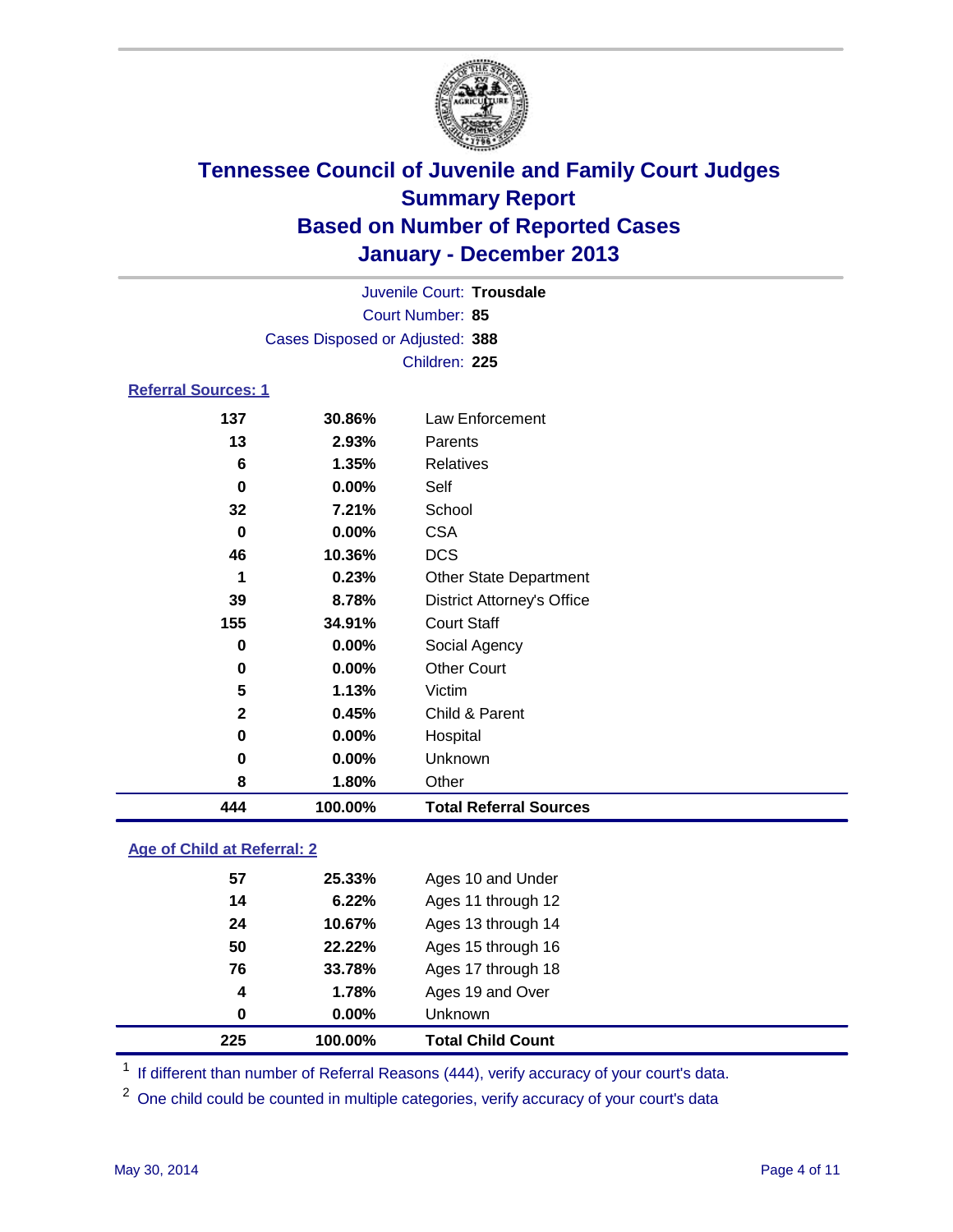

| Juvenile Court: Trousdale               |                                 |                          |  |  |
|-----------------------------------------|---------------------------------|--------------------------|--|--|
|                                         |                                 | Court Number: 85         |  |  |
|                                         | Cases Disposed or Adjusted: 388 |                          |  |  |
|                                         |                                 | Children: 225            |  |  |
| Sex of Child: 1                         |                                 |                          |  |  |
| 143                                     | 63.56%                          | Male                     |  |  |
| 80                                      | 35.56%                          | Female                   |  |  |
| $\mathbf{2}$                            | 0.89%                           | Unknown                  |  |  |
| 225                                     | 100.00%                         | <b>Total Child Count</b> |  |  |
| Race of Child: 1                        |                                 |                          |  |  |
| 191                                     | 84.89%                          | White                    |  |  |
| 16                                      | 7.11%                           | African American         |  |  |
| 0                                       | 0.00%                           | Native American          |  |  |
| 0                                       | 0.00%                           | Asian                    |  |  |
| 15                                      | 6.67%                           | Mixed                    |  |  |
| 3                                       | 1.33%                           | Unknown                  |  |  |
| 225                                     | 100.00%                         | <b>Total Child Count</b> |  |  |
| <b>Hispanic Origin: 1</b>               |                                 |                          |  |  |
| 4                                       | 1.78%                           | Yes                      |  |  |
| 221                                     | 98.22%                          | <b>No</b>                |  |  |
| $\mathbf 0$                             | 0.00%                           | Unknown                  |  |  |
| 225                                     | 100.00%                         | <b>Total Child Count</b> |  |  |
| <b>School Enrollment of Children: 1</b> |                                 |                          |  |  |
| 145                                     | 64.44%                          | Yes                      |  |  |
| 17                                      | 7.56%                           | <b>No</b>                |  |  |
| 63                                      | 28.00%                          | Unknown                  |  |  |
| 225                                     | 100.00%                         | <b>Total Child Count</b> |  |  |

One child could be counted in multiple categories, verify accuracy of your court's data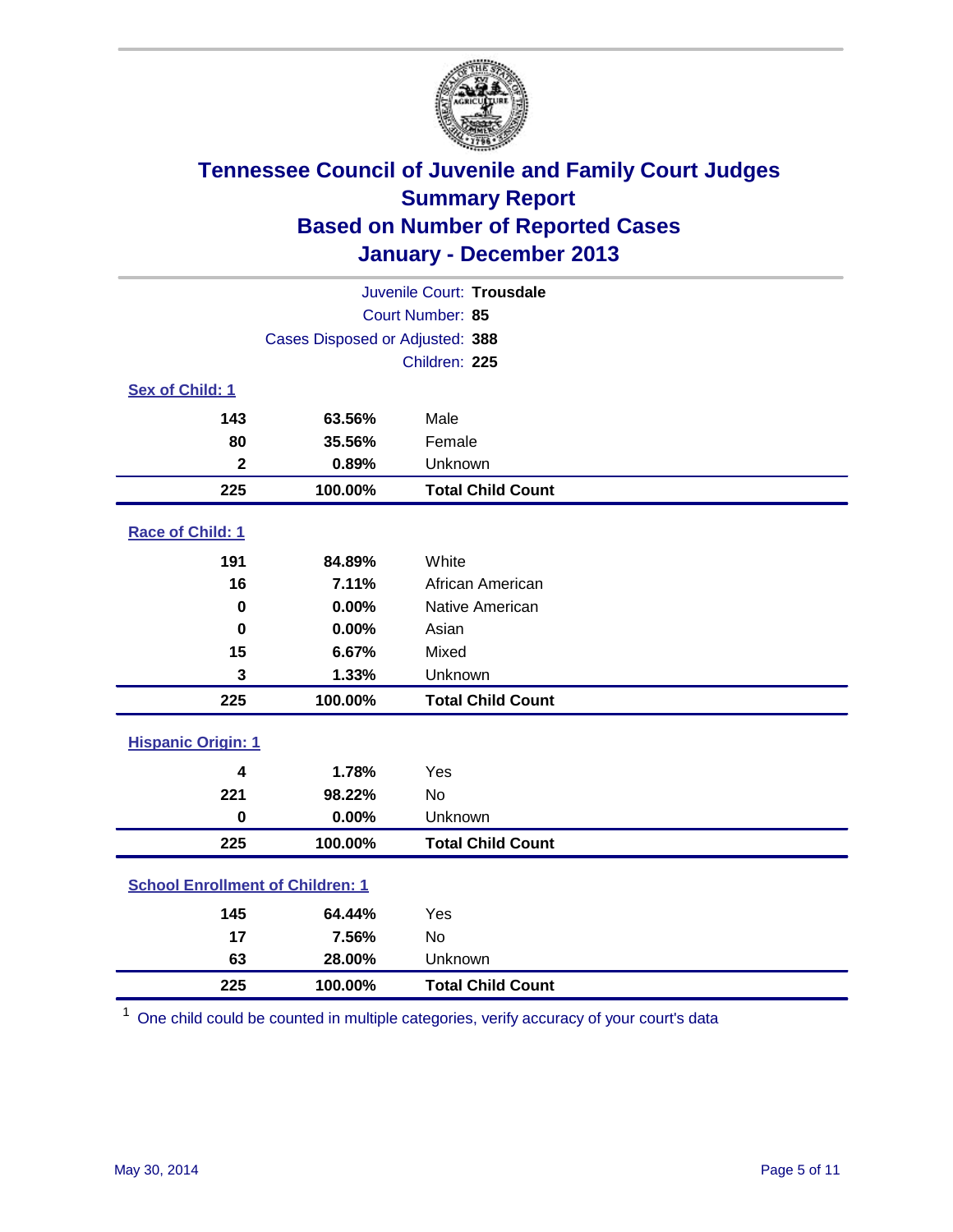

Court Number: **85** Juvenile Court: **Trousdale** Cases Disposed or Adjusted: **388** Children: **225**

### **Living Arrangement of Child at Time of Referral: 1**

| 225            | 100.00%  | <b>Total Child Count</b>     |  |
|----------------|----------|------------------------------|--|
| 3              | 1.33%    | Other                        |  |
| 13             | 5.78%    | Unknown                      |  |
| 0              | $0.00\%$ | Independent                  |  |
| 0              | $0.00\%$ | In an Institution            |  |
| 0              | $0.00\%$ | In a Residential Center      |  |
| 0              | $0.00\%$ | In a Group Home              |  |
| $\overline{7}$ | 3.11%    | With Foster Family           |  |
| 0              | $0.00\%$ | With Adoptive Parents        |  |
| 11             | 4.89%    | <b>With Relatives</b>        |  |
| 26             | 11.56%   | <b>With Father</b>           |  |
| 113            | 50.22%   | With Mother                  |  |
| $\overline{7}$ | 3.11%    | With Mother and Stepfather   |  |
| 5              | 2.22%    | With Father and Stepmother   |  |
| 40             | 17.78%   | With Both Biological Parents |  |
|                |          |                              |  |

#### **Type of Detention: 2**

| 388 | 100.00%  | <b>Total Detention Count</b> |  |
|-----|----------|------------------------------|--|
| 0   | 0.00%    | Other                        |  |
| 383 | 98.71%   | Does Not Apply               |  |
| 1   | 0.26%    | <b>Unknown</b>               |  |
| 0   | $0.00\%$ | <b>Psychiatric Hospital</b>  |  |
| 0   | 0.00%    | Jail - No Separation         |  |
| 0   | 0.00%    | Jail - Partial Separation    |  |
| 0   | 0.00%    | Jail - Complete Separation   |  |
| 4   | 1.03%    | Juvenile Detention Facility  |  |
| 0   | $0.00\%$ | Non-Secure Placement         |  |
|     |          |                              |  |

<sup>1</sup> One child could be counted in multiple categories, verify accuracy of your court's data

<sup>2</sup> If different than number of Cases (388) verify accuracy of your court's data.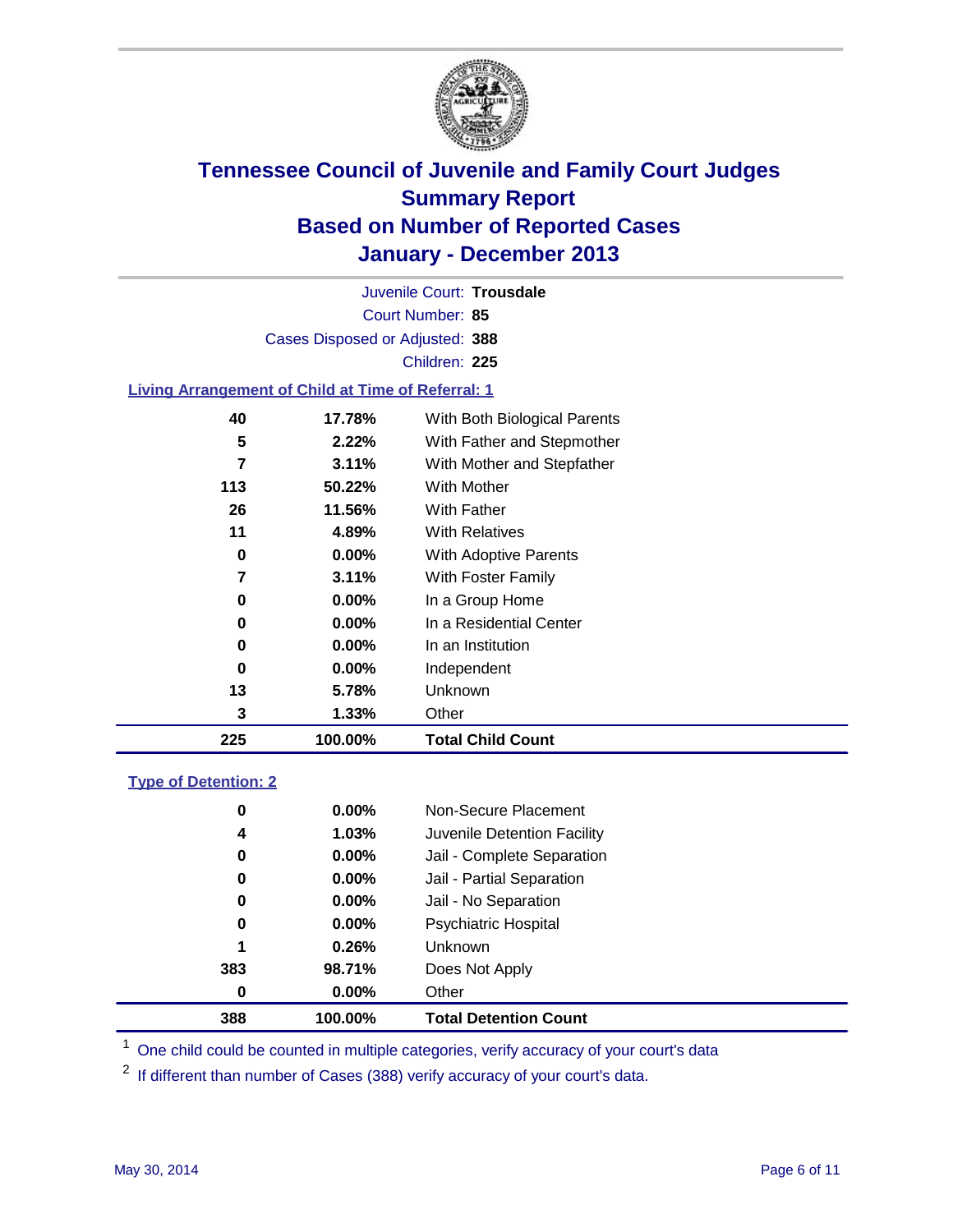

|                                                    | Juvenile Court: Trousdale       |                                      |  |  |  |
|----------------------------------------------------|---------------------------------|--------------------------------------|--|--|--|
|                                                    | Court Number: 85                |                                      |  |  |  |
|                                                    | Cases Disposed or Adjusted: 388 |                                      |  |  |  |
|                                                    | Children: 225                   |                                      |  |  |  |
| <b>Placement After Secure Detention Hearing: 1</b> |                                 |                                      |  |  |  |
| $\mathbf 2$                                        | 0.52%                           | Returned to Prior Living Arrangement |  |  |  |
| 0                                                  | 0.00%                           | Juvenile Detention Facility          |  |  |  |
| 0                                                  | 0.00%                           | Jail                                 |  |  |  |
| 0                                                  | $0.00\%$                        | Shelter / Group Home                 |  |  |  |
| 0                                                  | 0.00%                           | <b>Foster Family Home</b>            |  |  |  |
| 0                                                  | 0.00%                           | Psychiatric Hospital                 |  |  |  |
| $\mathbf{2}$                                       | 0.52%                           | Unknown                              |  |  |  |
| 383                                                | 98.71%                          | Does Not Apply                       |  |  |  |
| 1                                                  | 0.26%                           | Other                                |  |  |  |
| 388                                                | 100.00%                         | <b>Total Placement Count</b>         |  |  |  |
| <b>Intake Actions: 2</b>                           |                                 |                                      |  |  |  |
| 131                                                | 29.50%                          | <b>Petition Filed</b>                |  |  |  |
| 4                                                  | 0.90%                           |                                      |  |  |  |
|                                                    |                                 | <b>Motion Filed</b>                  |  |  |  |
| 115                                                | 25.90%                          | <b>Citation Processed</b>            |  |  |  |
| 1                                                  | 0.23%                           | Notification of Paternity Processed  |  |  |  |
| 112                                                | 25.23%                          | Scheduling of Judicial Review        |  |  |  |
| $\bf{0}$                                           | 0.00%                           | Scheduling of Administrative Review  |  |  |  |
| $\bf{0}$                                           | 0.00%                           | Scheduling of Foster Care Review     |  |  |  |
| $\bf{0}$                                           | 0.00%                           | Unknown                              |  |  |  |
| 74                                                 | 16.67%                          | Does Not Apply                       |  |  |  |
| 7                                                  | 1.58%                           | Other                                |  |  |  |

<sup>1</sup> If different than number of Cases (388) verify accuracy of your court's data.

If different than number of Referral Reasons (444), verify accuracy of your court's data.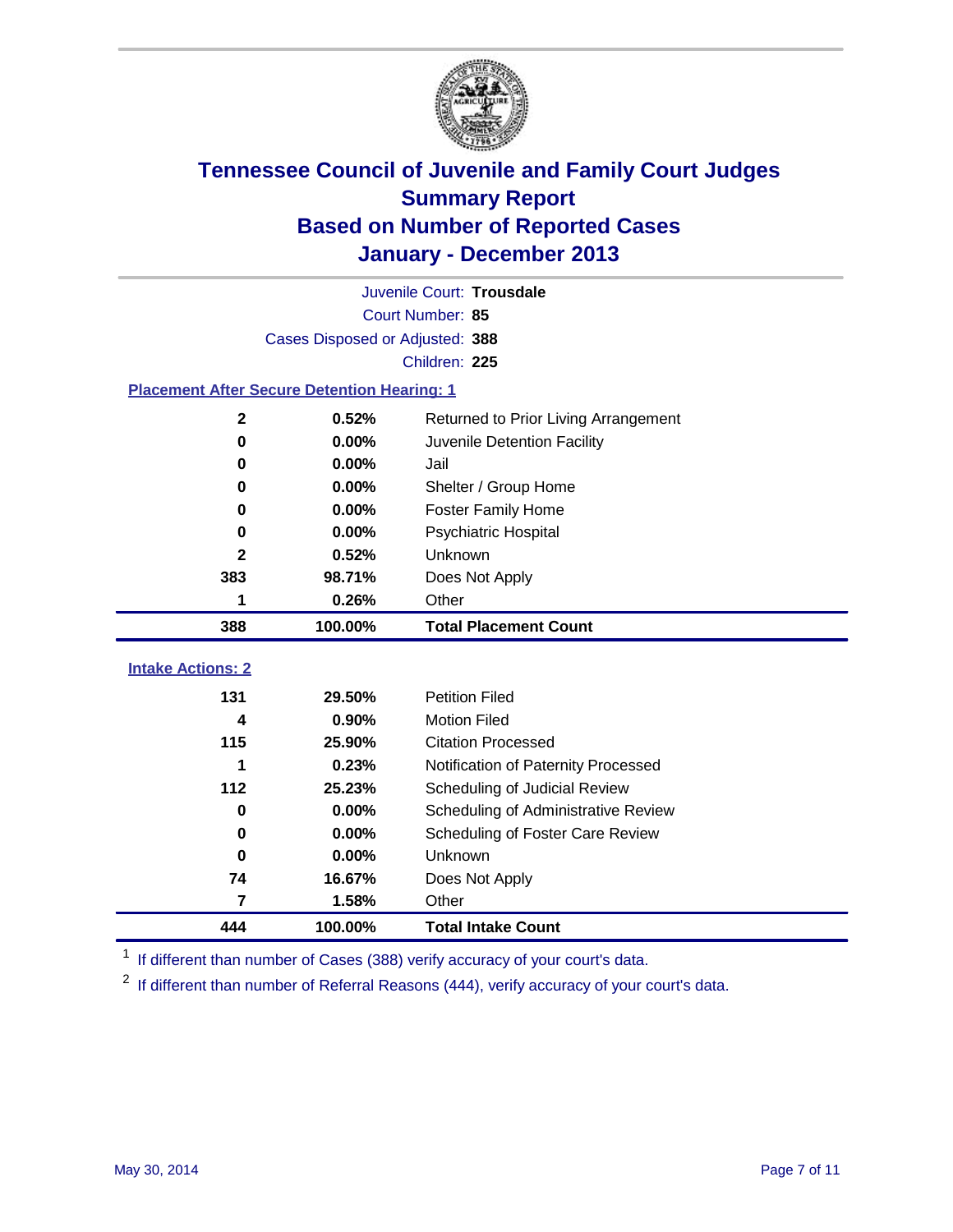

Court Number: **85** Juvenile Court: **Trousdale** Cases Disposed or Adjusted: **388** Children: **225**

### **Last Grade Completed by Child: 1**

| 15           | 6.67%   | Too Young for School     |
|--------------|---------|--------------------------|
| 0            | 0.00%   | Preschool                |
| 0            | 0.00%   | Kindergarten             |
| $\mathbf{2}$ | 0.89%   | 1st Grade                |
| 0            | 0.00%   | 2nd Grade                |
| 1            | 0.44%   | 3rd Grade                |
| 3            | 1.33%   | 4th Grade                |
| 5            | 2.22%   | 5th Grade                |
| 8            | 3.56%   | 6th Grade                |
| 11           | 4.89%   | 7th Grade                |
| 9            | 4.00%   | 8th Grade                |
| 21           | 9.33%   | 9th Grade                |
| 48           | 21.33%  | 10th Grade               |
| 27           | 12.00%  | 11th Grade               |
| $\mathbf{2}$ | 0.89%   | 12th Grade               |
| 0            | 0.00%   | Non-Graded Special Ed    |
| 0            | 0.00%   | <b>GED</b>               |
| 0            | 0.00%   | Graduated                |
| $\bf{0}$     | 0.00%   | Never Attended School    |
| 73           | 32.44%  | Unknown                  |
| $\bf{0}$     | 0.00%   | Other                    |
| 225          | 100.00% | <b>Total Child Count</b> |

### **Enrolled in Special Education: 1**

| 82<br>225 | 36.44%<br>100.00% | <b>Unknown</b><br><b>Total Child Count</b> |
|-----------|-------------------|--------------------------------------------|
|           |                   |                                            |
| 141       | 62.67%            | No                                         |
| 2         | $0.89\%$          | Yes                                        |

One child could be counted in multiple categories, verify accuracy of your court's data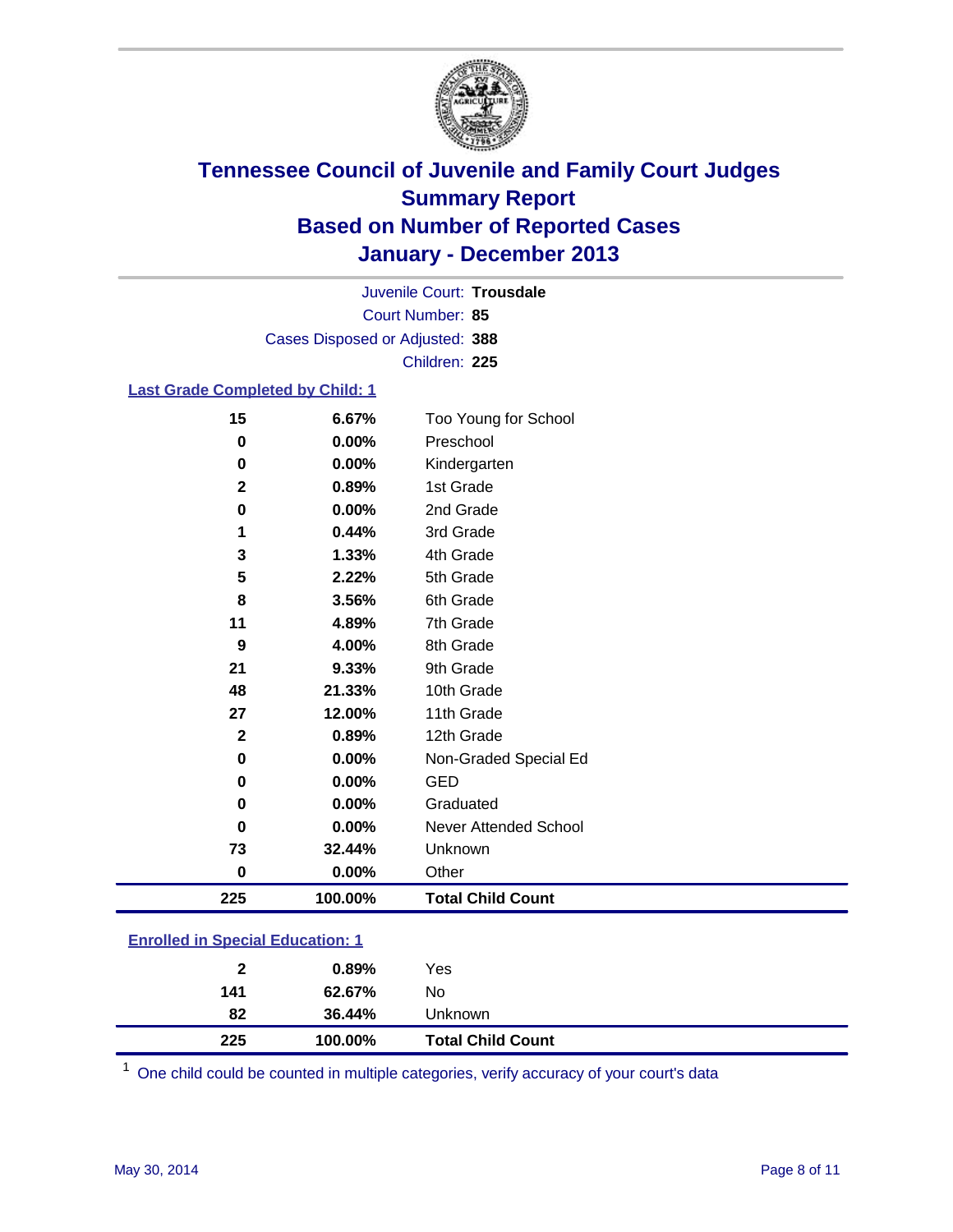

| Juvenile Court: Trousdale    |                                 |                           |  |  |  |
|------------------------------|---------------------------------|---------------------------|--|--|--|
|                              | Court Number: 85                |                           |  |  |  |
|                              | Cases Disposed or Adjusted: 388 |                           |  |  |  |
|                              | Children: 225                   |                           |  |  |  |
| <b>Action Executed By: 1</b> |                                 |                           |  |  |  |
| 143                          | 32.21%                          | Judge                     |  |  |  |
| 301                          | 67.79%                          | Magistrate                |  |  |  |
| 0                            | $0.00\%$                        | <b>YSO</b>                |  |  |  |
| 0                            | $0.00\%$                        | Other                     |  |  |  |
| 0                            | $0.00\%$                        | Unknown                   |  |  |  |
| 444                          | 100.00%                         | <b>Total Action Count</b> |  |  |  |

### **Formal / Informal Actions: 1**

| 122          | 27.48%   | Dismissed                                        |
|--------------|----------|--------------------------------------------------|
| $\mathbf{2}$ | 0.45%    | Retired / Nolle Prosequi                         |
| 54           | 12.16%   | <b>Complaint Substantiated Delinquent</b>        |
| 5            | 1.13%    | <b>Complaint Substantiated Status Offender</b>   |
| 10           | 2.25%    | <b>Complaint Substantiated Dependent/Neglect</b> |
| 0            | $0.00\%$ | <b>Complaint Substantiated Abused</b>            |
| 0            | $0.00\%$ | <b>Complaint Substantiated Mentally III</b>      |
| 0            | $0.00\%$ | Informal Adjustment                              |
| 0            | $0.00\%$ | <b>Pretrial Diversion</b>                        |
| 0            | 0.00%    | <b>Transfer to Adult Court Hearing</b>           |
| 0            | $0.00\%$ | Charges Cleared by Transfer to Adult Court       |
| 33           | 7.43%    | Special Proceeding                               |
| 18           | 4.05%    | <b>Review Concluded</b>                          |
| 187          | 42.12%   | Case Held Open                                   |
| 13           | 2.93%    | Other                                            |
| 0            | $0.00\%$ | <b>Unknown</b>                                   |
| 444          | 100.00%  | <b>Total Action Count</b>                        |

<sup>1</sup> If different than number of Referral Reasons (444), verify accuracy of your court's data.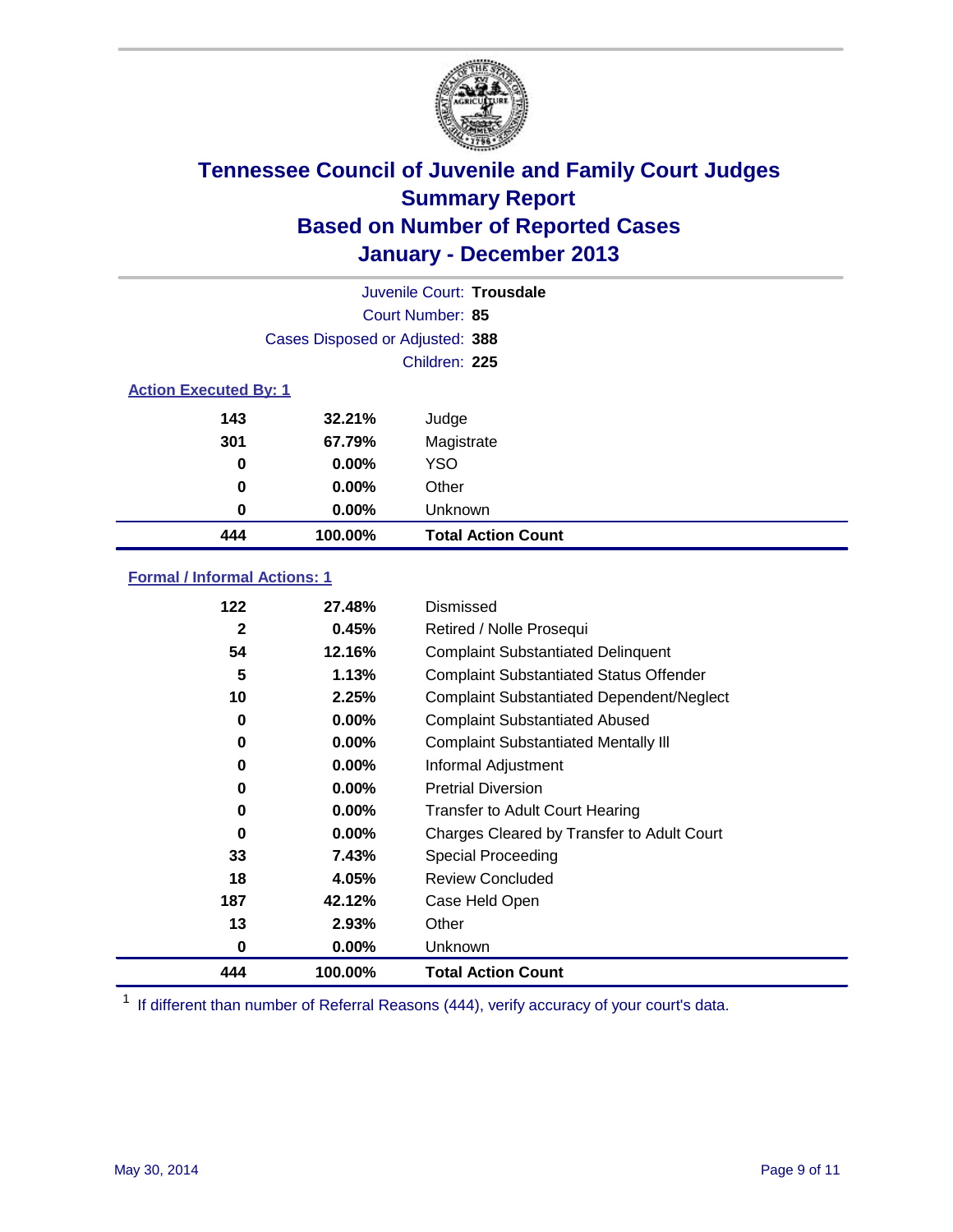

|                       |                                 | Juvenile Court: Trousdale                             |
|-----------------------|---------------------------------|-------------------------------------------------------|
|                       |                                 | Court Number: 85                                      |
|                       | Cases Disposed or Adjusted: 388 |                                                       |
|                       |                                 | Children: 225                                         |
| <b>Case Outcomes:</b> |                                 | There can be multiple outcomes for one child or case. |
| 83                    | 15.66%                          | Case Dismissed                                        |
| 2                     | 0.38%                           | Case Retired or Nolle Prosequi                        |
| 0                     | 0.00%                           | Warned / Counseled                                    |
| 174                   | 32.83%                          | <b>Held Open For Review</b>                           |
| 7                     | 1.32%                           | Supervision / Probation to Juvenile Court             |
| 0                     | 0.00%                           | <b>Probation to Parents</b>                           |
| 1                     | 0.19%                           | Referral to Another Entity for Supervision / Service  |
| 0                     | 0.00%                           | Referred for Mental Health Counseling                 |
| 0                     | 0.00%                           | Referred for Alcohol and Drug Counseling              |
| 0                     | 0.00%                           | Referred to Alternative School                        |
| 0                     | 0.00%                           | Referred to Private Child Agency                      |
| 0                     | 0.00%                           | Referred to Defensive Driving School                  |
| 0                     | 0.00%                           | Referred to Alcohol Safety School                     |
| 26                    | 4.91%                           | Referred to Juvenile Court Education-Based Program    |
| 6                     | 1.13%                           | Driver's License Held Informally                      |
| 0                     | 0.00%                           | <b>Voluntary Placement with DMHMR</b>                 |
| 0                     | 0.00%                           | <b>Private Mental Health Placement</b>                |
| 0                     | 0.00%                           | Private MR Placement                                  |
| 0                     | 0.00%                           | Placement with City/County Agency/Facility            |
| 0                     | 0.00%                           | Placement with Relative / Other Individual            |
| 35                    | 6.60%                           | Fine                                                  |
| 8                     | 1.51%                           | <b>Public Service</b>                                 |
| 8                     | 1.51%                           | Restitution                                           |
| 2                     | 0.38%                           | <b>Runaway Returned</b>                               |
| 11                    | 2.08%                           | No Contact Order                                      |
| 0                     | 0.00%                           | Injunction Other than No Contact Order                |
| 8                     | 1.51%                           | <b>House Arrest</b>                                   |
| 1                     | 0.19%                           | <b>Court Defined Curfew</b>                           |
| 0                     | 0.00%                           | Dismissed from Informal Adjustment                    |
| 0                     | 0.00%                           | <b>Dismissed from Pretrial Diversion</b>              |
| 10                    | 1.89%                           | Released from Probation                               |
| 0                     | 0.00%                           | <b>Transferred to Adult Court</b>                     |
| 0                     | $0.00\%$                        | <b>DMHMR Involuntary Commitment</b>                   |